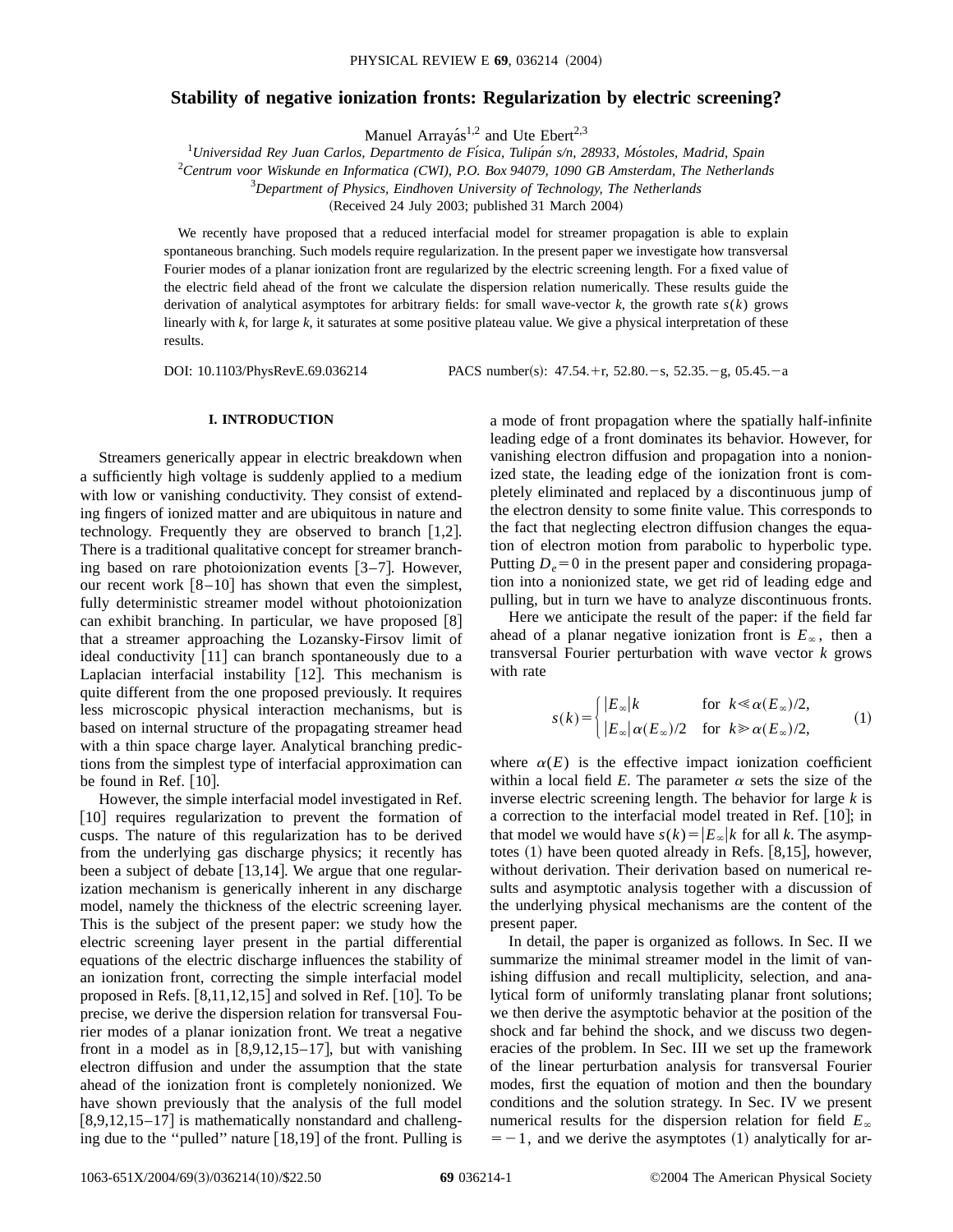bitrary  $E_\infty$ . The small *k* limit is related to one of the degeneracies of the unperturbed problem, for the large *k* limit we also present a physical interpretation. Section V contains conclusions and outlook.

## **II. MINIMAL STREAMER MODEL AND PLANAR FRONT SOLUTIONS**

### **A. The minimal model**

We investigate the minimal streamer model, i.e., a ''fluid approximation'' with local field-dependent impact ionization reaction in a nonattaching gas such as argon or nitrogen  $[8,9,12,15-17,20]$ . For physical parameters and dimensional analysis, we refer to our previous discussions in Refs. [8,9,12,15]. When electron diffusion is neglected  $(D_e=0)$ , the dimensionless model has the form

$$
\partial_t \sigma - \nabla \cdot (\sigma \mathbf{E}) = \sigma f(\mathbf{E}), \qquad (2)
$$

$$
\partial_t \rho = \sigma f(\mathbf{E}),\tag{3}
$$

$$
\nabla \cdot \mathbf{E} = \rho - \sigma, \quad \mathbf{E} = -\nabla \phi,\tag{4}
$$

where  $\sigma$  is the electron density,  $\rho$  is the ion density, and **E** is the electric field. Here the electron current is assumed to be  $\sigma$ **E** and the ion current is neglected. Electron-ion pairs are assumed to be generated with rate  $\sigma f(\mathbf{E}) = \sigma |\mathbf{E}| \alpha(|\mathbf{E}|)$ , where  $\sigma$ **E** is the absolute value of electron current and  $\alpha$ **E**) the effective impact ionization cross section within a field **E**. Hence  $f(\mathbf{E})$  is

$$
f(\mathbf{E}) = |\mathbf{E}| \alpha(|\mathbf{E}|). \tag{5}
$$

For numerical calculations, we use the Townsend approximation

$$
\alpha(|\mathbf{E}|) = e^{-1/|\mathbf{E}|}.\tag{6}
$$

For analytical calculations, an arbitrary function  $\alpha(E)$  can be chosen where we only assume that

$$
f(\mathbf{E}) = f(|\mathbf{E}|)
$$
 and  $\alpha(0) = 0.$  (7)

The last identity entails that  $f(0)=0=f'(0)$ . For certain results we also need that  $\alpha(|E|)$  does not decrease when  $|E|$ increases, hence that  $\alpha' \ge 0$ .

Note that the electrons are the only mobile species and the source of additional ionization, while ion density  $\rho$  and electric potential  $\phi$  or field **E** follow the dynamics of the electron density  $\sigma$ , and couple back onto it.

## **B. Uniformly translating ionization fronts: Analytical solutions and multiplicity**

We now recall essential properties of uniformly translating planar front solutions of Eqs.  $(2)$ – $(5)$  and  $(7)$ . First of all, a constant mode of propagation requires a planar density distribution that we assume to vary only in the *z* direction:  $(\sigma,\rho) = [\sigma(z,t),\rho(z,t)]$ , the particle densities for large positive *z* are assumed to vanish. The field far ahead of the front in the nonionized region at  $z \rightarrow \infty$  has to be constant in time and as a consequence of Eq.  $(4)$  also constant in space,

$$
\mathbf{E} = \begin{cases} E_{\infty} \hat{z}, & z \to +\infty, \\ 0, & z \to -\infty, \end{cases}
$$
 (8)

where  $\hat{z}$  is the unit vector in  $z$  direction. For the boundary condition at  $z \rightarrow -\infty$  we assumed that the ionized region behind the front extends to  $-\infty$ . This implies that a fixed amount of charge  $\int (\rho - \sigma) dz = E_\infty$  is traveling within the front according to Eqs.  $(4)$  and  $(8)$ , and no currents flow far behind the front in the ionized and electrically screened region.

For the further analysis, a coordinate system  $(x, y, \xi = z)$  $-vt$ ) moving with velocity v in the *z* direction is used. Then Eqs.  $(2)–(4)$  read

$$
\partial_t \sigma - v \partial_{\xi} \sigma - (\rho - \sigma) \sigma + (\nabla \sigma) \cdot (\nabla \phi) - \sigma f(|\nabla \phi|) = 0,
$$
  

$$
\partial_t \rho - v \partial_{\xi} \rho - \sigma f(|\nabla \phi|) = 0,
$$
  

$$
\rho - \sigma + \nabla^2 \phi = 0,
$$
 (9)

where we expressed all quantities by electron density  $\sigma$ , ion density  $\rho$ , and electric potential  $\phi$ .

A front propagating uniformly with velocity  $v$  is a solution of Eqs. (8) and (9), where  $\sigma$ ,  $\rho$ , and  $\phi$  depend on  $\xi$  only. With  $\nabla \phi = \partial_{\xi} \phi \hat{z} = -E \hat{z}$ , such a front solves

$$
(v+E)\partial_{\xi}\sigma + (\rho - \sigma)\sigma + \sigma f(|E|) = 0, \qquad (10)
$$

$$
v \,\partial_{\xi}\rho + \sigma f(|E|) = 0,\tag{11}
$$

$$
\rho - \sigma - \partial_{\xi} E = 0. \tag{12}
$$

For use in the later sections, we now briefly recall the analytical solutions  $[12]$  of these equations. Subtract Eq.  $(11)$ from Eq.  $(10)$ , use Eq.  $(12)$  to get a complete differential, integrate and use Eq. (12) again to get  $-v\partial_{\xi}E+\sigma E$  $=$  const. The integration constant is fixed by the condition  $E \rightarrow 0$  at  $\xi \rightarrow -\infty$  from Eq. (8), and we find

$$
-v \partial_{\xi} E + \sigma E = 0. \tag{13}
$$

The front equations then reduce to two ordinary differential equations for  $\sigma$  and *E*,

$$
\partial_{\xi}[(v+E)\sigma] = -\sigma f(E), \quad f(E) = |E|\alpha(E),
$$
  

$$
v \partial_{\xi} \ln|E| = \sigma,
$$
 (14)

which can be solved analytically as

$$
\sigma[E] = \frac{v}{v+E} \rho[E],\tag{15}
$$

$$
\rho[E] = \int_{|E|}^{|E_{\infty}|} \frac{f(x)}{x} dx = \int_{|E|}^{|E_{\infty}|} \alpha(x) dx, \tag{16}
$$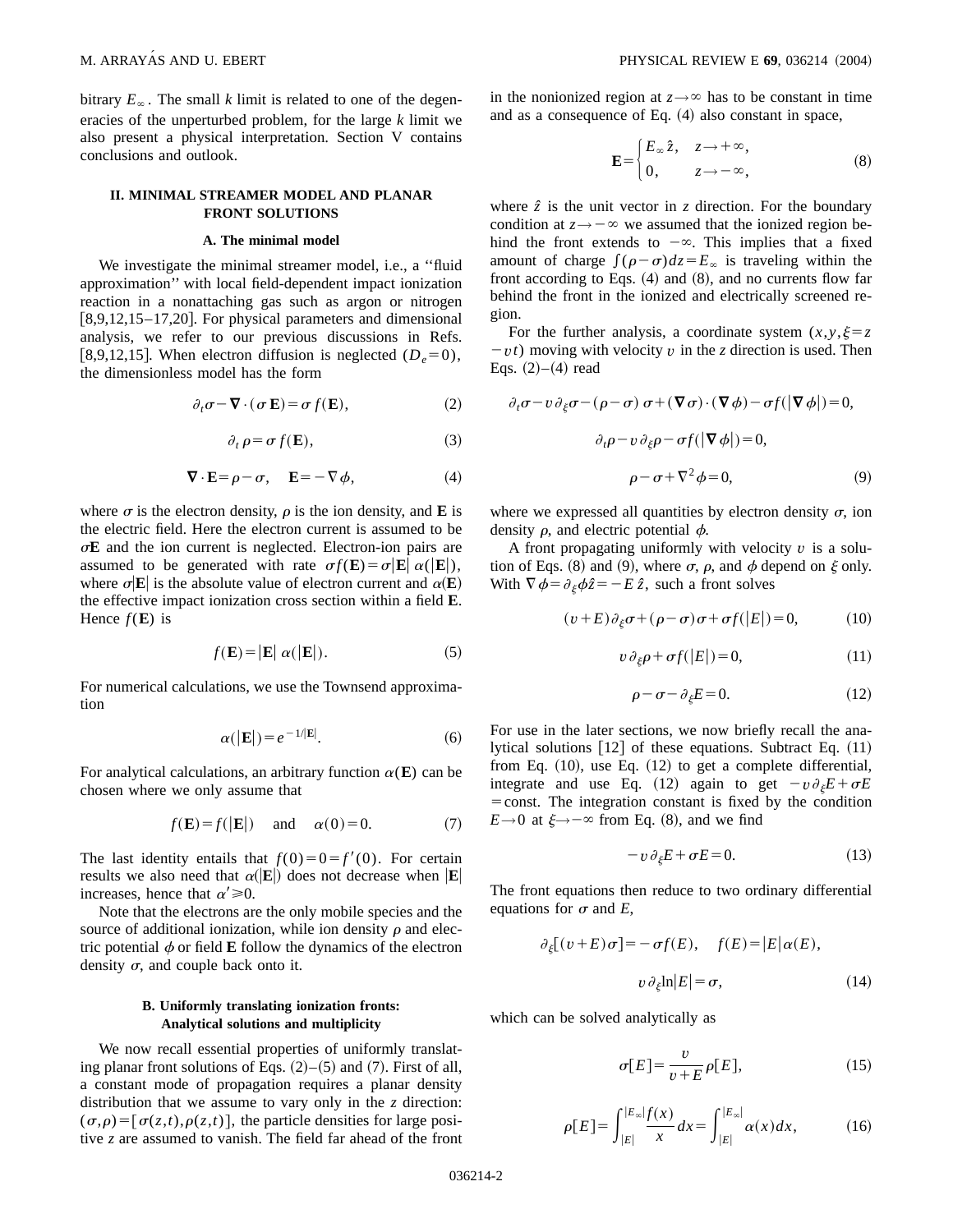$$
\xi_2 - \xi_1 = \int_{E(\xi_1)}^{E(\xi_2)} \frac{v + x}{\rho[x]} \frac{dx}{x}.
$$
 (17)

This gives us  $\sigma$  and  $\rho$  as functions of *E*, and the space dependence  $E = E(\xi)$  implicitly as  $\xi = \xi(E)$  in the last equation. It follows immediately from Eq.  $(17)$  that  $E(\xi)$  is a monotonic function, and hence that the space charge  $q = \rho$  $-\sigma = \partial_{\xi}E$  has the same sign everywhere. According to Eq. (16),  $\rho(\xi)$  is a monotonic function, too.

Up to now, the front velocity  $v$  as a function of the asymptotic field  $E_\infty$  is not yet fixed. Indeed for any nonvanishing far field  $E_\infty$ , there is a continuous family of uniformly translating front solutions parametrized by  $v$  [12,21], since the front propagates into an unstable state  $[18]$ . In particular, for  $E_\infty$ >0 there is a dynamically stable solution for any velocity  $v \ge 0$ , and for  $E_\infty < 0$ , there is a dynamically stable solution for any  $v \ge |E_\infty|$ . These bounds on v can be derived directly from Eqs.  $(15)–(17)$  with boundary condition  $(8)$ and the condition that the densities  $\sigma$  and  $\rho$  are non-negative for all  $\xi$ .

This continuous family of solutions parametrized by  $v$  is associated with an exponentially decaying electron density profile in the leading edge  $[12,18]$ : an electron profile that asymptotically for large  $\xi$  decays like  $\sigma(\xi) \propto e^{-\lambda \xi^2}$  with  $\lambda \ge 0$ , will propagate with velocity

$$
v = -E_{\infty} + \frac{f(E_{\infty})}{\lambda}
$$
 in a field  $E_{\infty} < 0$ . (18)

It will ''pull'' an ionization front along with the same speed. [For  $E_{\infty} > 0$ , the same equation applies for all  $\lambda$  $\geq f(E_{\infty})/E_{\infty}$ , hence for  $v \geq 0$ .

## **C. Dynamical selection of the shock front solution and its particular properties**

In practice, not all these uniformly propagating solutions are observed as asymptotic solutions of the full dynamical problem Eqs.  $(2)$ – $(4)$ , but only a specific one that is called the selected front. For a negative ionization front, it propagates with the velocity  $[12]$ 

$$
v = |E_{\infty}| \quad \text{for } E_{\infty} < 0. \tag{19}
$$

The selection takes place through the initial conditions  $[18]$ : If the electron density strictly vanishes beyond a certain point  $\xi_0$  at time  $t=0$ 

$$
\sigma = 0 = \rho \quad \text{for } \xi > \xi_0 \quad \text{at } t = 0,
$$
 (20)

then this stays true for all later times *t* in the comoving frame  $\xi$ . Only initial conditions that decay exponentially like  $e^{-\lambda \xi}$ for  $\xi \rightarrow \infty$ , approach a solution with the larger velocity (18). Such an exponential decay is a very specific initial condition, furthermore, such a leading edge will generically be cut off for very small densities by the physical breakdown of the continuum approximation. Therefore the physically relevant solution is the one with velocity  $(19)$  and absent leading edge as in Eq.  $(20)$ . The complete absence of the leading edge  $(\lambda = \infty)$  is generic for the hyperbolic equation (2), i.e., for



FIG. 1. Electron density  $\sigma$  (solid line in first plot), ion density  $\rho$ (dotted line in first plot), and electric field  $E$  (second plot) for a negative ionization shock front moving with  $v=|E_\infty|$  in the comoving frame  $\xi = z - vt$ . The far field is  $E_\infty = -1$ .

vanishing electron diffusion. We will restrict the analysis of fronts and their linear perturbations to propagation into a completely nonionized state  $(20)$  in the remainder of the paper.

In contrast to all other uniformly translating fronts with  $v=-E_\infty$ , the selected front with  $v=-E_\infty$  exhibits a discontinuity of the electron density at some point  $\xi$  which corresponds to  $v + E(\xi) \rightarrow 0$ . We choose the coordinates such that the discontinuity is located at  $\xi=0$ . The situation is shown in Fig. 1 for a uniformly translating front with velocity  $v=1$ within a far field  $E_\infty = -1$ .

A discontinuity of  $\sigma$  means that  $\partial_{\xi} \sigma$  is singular at this position. On the other hand, the expression  $\sigma(\rho - \sigma + f(E))$ in Eq.  $(10)$  is finite or vanishing, therefore the product (v  $+E$ ) $\partial_{\xi} \sigma$  in Eq. (10) may not diverge either. Hence ( $v+E$ ) has to vanish at the position of the discontinuity, and therefore  $E = E_\infty = -v$  at the position of the front. Furthermore, since  $(v+E) \rightarrow 0$  for  $\xi \uparrow 0$ , while  $\partial_{\xi} \sigma$  is bounded for  $\xi < 0$  [as we will derive explicitly below in Eq.  $(28)$ ] we have

$$
\lim_{\xi \to 0} [v + E(\xi)] \partial_{\xi} \sigma = 0.
$$
 (21)

The fact that  $\sigma(\xi)$  in Fig. 1 increases monotonically up to the position of the shock is generic and can be seen as follows: according to Eq. (10), and since  $(v+E) \ge 0$  and  $\sigma \ge 0$ , the sign of  $\partial_{\xi} \sigma$  is identical to the sign of  $\sigma - \rho - f(E)$ . With the help of the exact solutions  $(15)$  and  $(16)$ , with the definition of  $f(E)$  in Eq. (5) and with identifying  $v=|E_\infty|$ , we find

$$
\sigma - \rho - f(E) = |E| \int_{|E|}^{v} \frac{\alpha(x) - \alpha(E)}{v - |E|} dx \ge 0.
$$
 (22)

So  $\sigma(\xi)$  increases monotonically for growing  $\xi$  up to  $\xi=0$  as long as  $\alpha(E)$  increases monotonically with *E*. This is the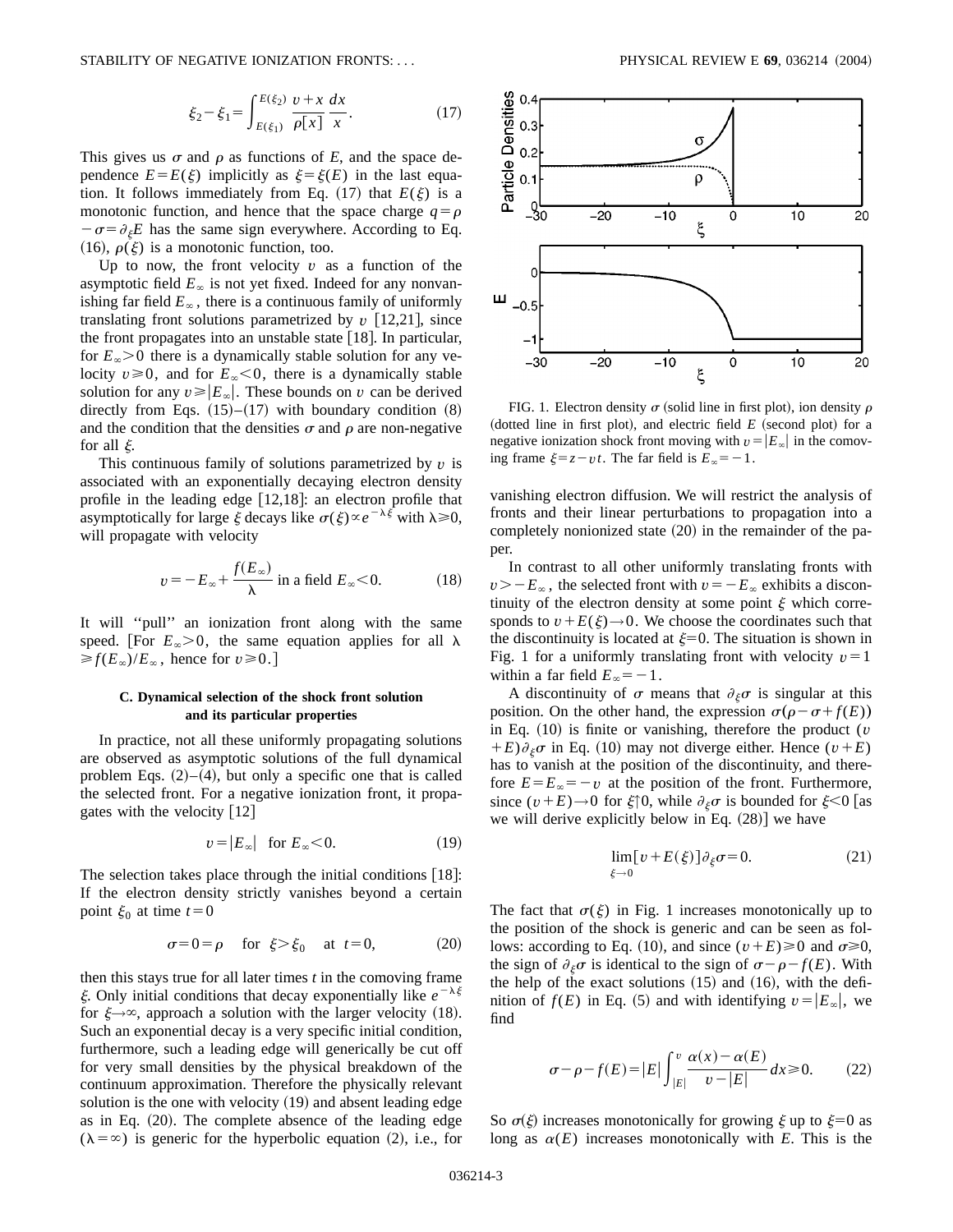case for Townsend form Eq.  $(6)$  or more generally for any  $\alpha(E)$  that is monotonically increasing with *E*.

### **D. Asymptotics near the shock front**

We now derive explicit expressions for  $\sigma(\xi)$  etc. near the discontinuity. On approaching the position of the ionization shock front from below  $\xi \uparrow 0$ , the quantity

$$
\epsilon = v + E = |E_{\infty}| - |E| \tag{23}
$$

is a small parameter. The ion density Eq.  $(16)$  at this point can be expanded as

$$
\rho[E] = \rho[v - \epsilon] = \alpha(v)\epsilon - \alpha'(v)\frac{\epsilon^2}{2} + O(\epsilon^3). \tag{24}
$$

As the electron density is related to the ion density through  $\sigma[E] = \rho[E]v/\epsilon$  according to Eq. (15), it is

$$
\sigma[E] = v \alpha(v) - v \alpha'(v) \frac{\epsilon}{2} + O(\epsilon^2). \tag{25}
$$

Equation (17) evaluated for  $E(\xi_2=0) = E_\infty < 0$  reads

$$
-\xi = \int_{|E(\xi)|}^{v} \frac{v - x}{\rho[x]} \frac{dx}{x} = \int_{0}^{\epsilon} \frac{y}{\rho[v - y]} \frac{dy}{v - y}, \qquad (26)
$$

where in the last expression, the parameter  $\epsilon$  (23) is introduced. Insertion of Eq.  $(24)$  now yields an explicit relation between  $\xi$  and  $E$ ,

$$
-\xi = \frac{\epsilon}{v \alpha(v)} + O(\epsilon^2)
$$
  
or 
$$
\epsilon = -v \alpha(v) \xi + O(\xi^2).
$$
 (27)

Insertion of this approximately linear relation between  $\epsilon$  and  $\xi$  into Eqs. (24) and (25) together with the notation  $f(v)$  $= v \alpha(v)$  results in

$$
\sigma(\xi) = \theta(-\xi) \bigg[ f(v) + \frac{f(v) v \alpha'(v)}{2} \xi + O(\xi^2) \bigg], \quad (28)
$$

$$
\rho(\xi) = \theta(-\xi)\left[-f(v)\alpha(v)\xi + O(\xi^2)\right],\tag{29}
$$

$$
-E(\xi) = v + \theta(-\xi)[f(v)\xi + O(\xi^2)],
$$
 (30)

where we used  $v=|E_\infty|$  and the step function  $\theta(x)$ , defined as  $\theta(x)=1$  or 0 for  $x>0$  or  $x<0$ , respectively.

#### **E. Asymptotics far behind the shock front**

Far behind the front in the ionized region  $\xi \rightarrow -\infty$ , the fields approach  $\lim_{\xi \to -\infty} (\sigma,\rho,E) = (\sigma^-, \rho^-, E^-)$  with

$$
\sigma^{-} = \rho^{-} = \int_{0}^{v} \alpha(x) dx, \quad E^{-} = 0.
$$
 (31)

Expanding about this point as  $\sigma(\xi) = \sigma^- + \sigma_1(\xi)$  etc., we derive in linear approximation

$$
\partial_{\xi} \begin{pmatrix} \sigma_1 \\ \rho_1 \\ -E_1 \end{pmatrix} = \begin{pmatrix} \lambda & -\lambda & 0 \\ 0 & 0 & 0 \\ 1 & -1 & 0 \end{pmatrix} \begin{pmatrix} \sigma_1 \\ \rho_1 \\ -E_1 \end{pmatrix}, \quad (32)
$$

with  $\lambda$  given by

$$
\lambda = \frac{\sigma^-}{v} = \int_0^v \alpha(x) \frac{dx}{v}.
$$
 (33)

Two eigenvalues of the matrix in Eq.  $(32)$  vanish. The third eigenvalue of the matrix is the positive parameter  $\lambda$ , it produces the eigendirection

$$
\begin{pmatrix} \sigma \\ \rho \\ -E \end{pmatrix} (\xi) = \begin{pmatrix} \sigma^- \\ \sigma^- \\ 0 \end{pmatrix} + A \begin{pmatrix} \lambda \\ 0 \\ 1 \end{pmatrix} e^{\lambda \xi} + O(e^{2\lambda \xi}) \text{ for } \xi \to -\infty,
$$
\n(34)

which describes the asymptotic solution deep in the ionized region. The free parameter  $A > 0$  accounts for translation invariance.

## **F. Two degeneracies of the shock front**

We have fixed the initial condition  $(20)$  and hence we have selected the front speed  $v=-E_\infty$ . Therefore the degeneracy of solutions related to the profile of the leading edge is removed. Still there are two degeneracies remaining in the problem. The first one is the well-known mode of infinitesimal translation that corresponds to the arbitrary position of the front. The second one is specific for the present problem and will play a central role in the derivation of the analytical asymptote for small *k* in Sec. IV. It is the mode of infinitesimal change of far field  $E_\infty$ . It corresponds to the arbitrariness of the field  $E_\infty$  in the nonionized region with  $\sigma=0=\rho$ ahead of the front and to the corresponding arbitrariness of the asymptotic ionization level  $\sigma = \sigma^- = \rho$  behind the front where the field vanishes. To set the stage for the later analysis, the necessary properties of the modes are given.

An infinitesimal translation of the front in space generates the linear mode  $(\sigma_t, \rho_t, E_t) = (\partial_{\xi} \sigma, \partial_{\xi} \rho, \partial_{\xi} E)$ ,

$$
(v+E)\partial_{\xi}\sigma_{t} = (2\sigma - \rho - f)\sigma_{t} - \sigma\rho_{t} + (\sigma f' - \partial_{\xi}\sigma)E_{t},
$$

$$
v\partial_{\xi}\rho_{t} = -f\sigma_{t} + \sigma f'E_{t},
$$

$$
\partial_{\xi} E_t = \rho_t - \sigma_t, \qquad (35)
$$

with the definition  $f' = \partial_x f(|x|)$ , so that  $f(E + E_t) = f$  $-f'E_t + \cdots$  for  $E < 0$ . With the notation  $\psi_t = -E_t$ , the equations can be written in matrix form as

$$
\partial_{\xi} \begin{pmatrix} \sigma_t \\ \rho_t \\ \psi_t \end{pmatrix} = \mathbf{N}_0(\xi) \cdot \begin{pmatrix} \sigma_t \\ \rho_t \\ \psi_t \end{pmatrix}, \tag{36}
$$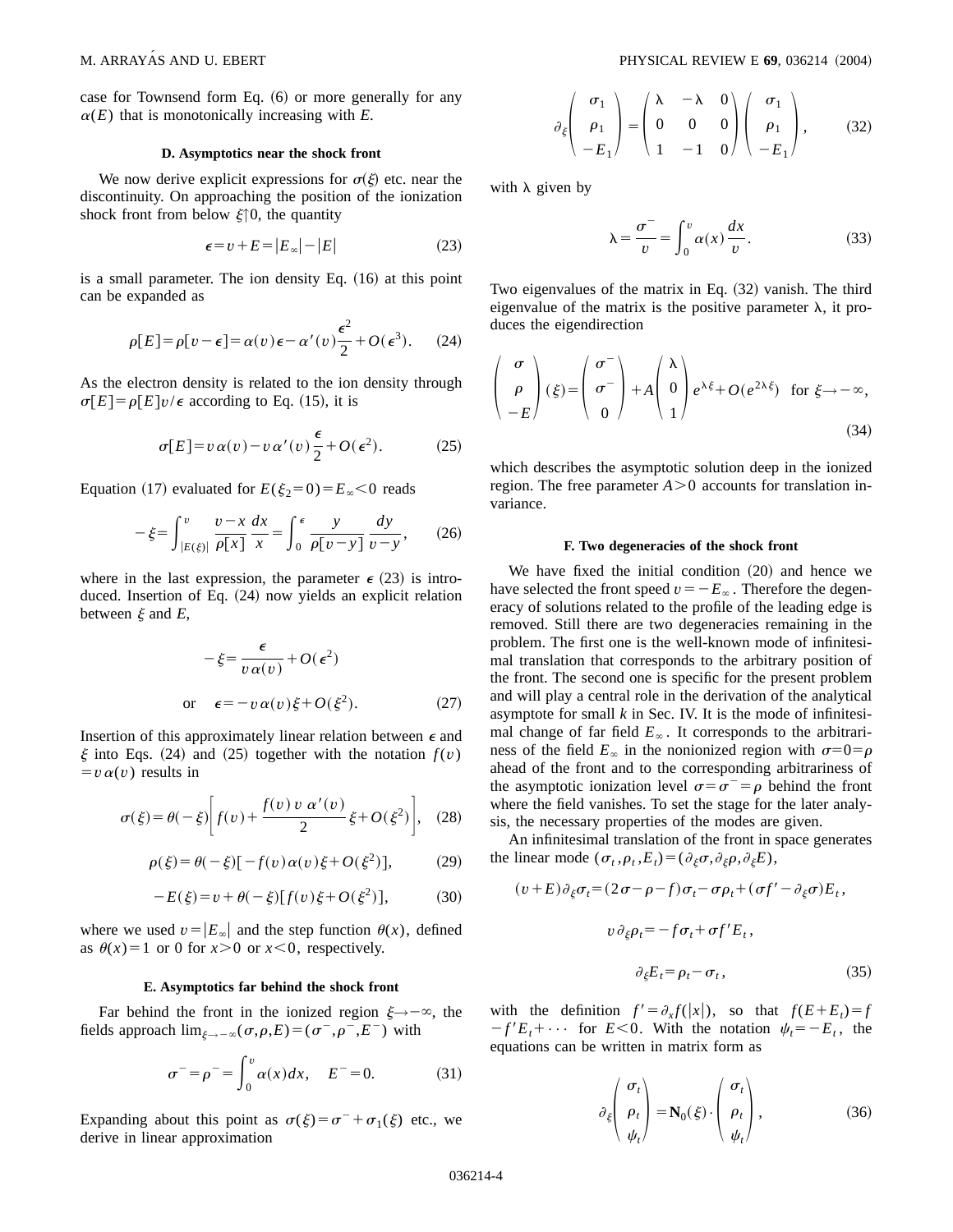$$
\mathbf{N}_0(\xi) = \begin{pmatrix} \frac{2\sigma - f - \rho}{v + E} & \frac{-\sigma}{v + E} & \frac{\partial_{\xi}\sigma - \sigma f'}{v + E} \\ -\frac{-f}{v} & 0 & \frac{-\sigma f'}{v} \\ 1 & -1 & 0 \end{pmatrix}.
$$
 (37)

Note that the matrix  $N_0(\xi)$  reduces to the matrix in Eq. (32) for  $\xi \rightarrow -\infty$ , since  $(2\sigma - f - \rho)/(v + E) \rightarrow \sigma - v = \lambda$ , etc. The limiting value of the vector ( $\sigma_t$ , $\rho_t$ , $\psi_t$ ) for  $\xi \to 0$  is according to Eqs.  $(28)–(30)$ ,

$$
\begin{pmatrix} \sigma_t \\ \rho_t \\ \psi_t \end{pmatrix} \stackrel{\xi \uparrow 0}{\rightarrow} \begin{pmatrix} f v \, \alpha'/2 \\ -f \, \alpha \\ f \end{pmatrix} . \tag{38}
$$

The second mode is generated by an infinitesimal change of the far field  $E_\infty$  and consecutively by an infinitesimal change of the velocity  $v$ . The discontinuity is taken at the position  $\xi=0$ . In linear order, this variation creates a mode

$$
\sigma_E(\xi) = \lim_{\epsilon \to 0} \frac{\sigma^{[E_{\infty} + \epsilon]}(\xi) - \sigma^{[E_{\infty}]}(\xi)}{\epsilon} \text{ etc.,}
$$
 (39)

which solves the inhomogeneous equation

$$
\partial_{\xi} \begin{pmatrix} \sigma_E \\ \rho_E \\ \psi_E \end{pmatrix} = \mathbf{N}_0(\xi) \cdot \begin{pmatrix} \sigma_E \\ \rho_E \\ \psi_E \end{pmatrix} - \begin{pmatrix} \partial_{\xi} \sigma/(v+E) \\ \partial_{\xi} \rho/v \\ 0 \end{pmatrix} . \quad (40)
$$

The inhomogeneity vanishes at  $\xi \rightarrow -\infty$ . Hence like the front solution itself and like the infinitesimal translation mode, also this mode has the eigendirection  $(\delta \sigma^-, \delta \sigma^-, 0)$  $+A(\lambda,0,1)e^{\lambda\xi}+\cdots$  asymptotically for  $\xi \rightarrow -\infty$ . The value of  $\delta \sigma^-$  is given by  $\delta \sigma^- = \partial \sigma^- / \partial |\dot{E}_\infty| = \alpha(E_\infty)$  according to Eq. (31). For  $\xi \uparrow 0$ , the limiting values of the fields are

$$
\begin{pmatrix} \sigma_E \\ \rho_E \\ \psi_E \end{pmatrix} \stackrel{\xi \uparrow 0}{\rightarrow} \begin{pmatrix} f' \\ 0 \\ 1 \end{pmatrix}, \tag{41}
$$

which is the derivative of Eqs.  $(28)–(30)$  with respect to v  $= |E_{\infty}|$  at  $\xi=0$ .

## **III. SETUP OF LINEAR STABILITY ANALYSIS**

We now can proceed to study the stability of a planar ionization shock front. The front propagates into the *z* direction. The perturbations have an arbitrary dependence on the transversal coordinates *x* and *y*. Within linear perturbation theory, they can be decomposed into Fourier modes. Therefore we need the growth rate  $s(k)$  of an arbitrary transversal Fourier mode to predict the evolution of an arbitrary perturbation. Because of isotropy within the transversal  $(x, y)$ plane, we can restrict the analysis to Fourier modes in the *x* direction, so we study linear perturbations  $\propto e^{st+ikx}$ . (The notation anticipates the exponential temporal growth of such modes.)

In general, there can be a degeneracy of the dispersion relation  $s(k)$  for various profiles of the leading edge just as it is found also for the uniformly translating solutions in Sec. II B. The constraint of a nonionized initial condition  $(20)$ again will remove this degeneracy and fix *s*(*k*). In the present section, we will derive the equations and the boundary conditions for the Fourier modes. In Sec. IV, we will solve them numerically and derive the analytical asymptotes  $(1)$ .

#### **A. Equation of motion**

The linear perturbation theory could be set up within the coordinate system  $(x, \xi = z - vt)$  that moves with the unperturbed constant velocity  $v=|E_\infty|$ . This would, of course, lead to a set of equations that are linear in the perturbation.

However, when the perturbation of a planar front grows, the position of the actual discontinuity of the electron density will deviate from the position of the discontinuity of the unperturbed front. Within the coordinate system  $(x,\xi)$ , this would lead to finite deviations within infinitesimal spatial intervals instead of infinitesimal deviations within finite intervals. This conceptual difficulty can be avoided by formulating the perturbation theory within the coordinate system of the position of the perturbed shock front  $(x, \zeta)$  with

$$
\zeta = \xi - \Delta_k, \quad \xi = z - vt, \quad \Delta_k = \delta e^{ikx + st}, \quad (42)
$$

where  $z$  is the rest frame,  $\xi$  is the frame moving with the planar front, and  $\zeta=0$  marks the line of electron discontinuity of the actual front. Therefore we write the perturbation as

$$
\sigma(x,\zeta,t) = \sigma_0(\zeta) + \sigma_1(\zeta)\Delta_k(x,t),
$$
  
\n
$$
\rho(x,\zeta,t) = \rho_0(\zeta) + \rho_1(\zeta)\Delta_k(x,t),
$$
  
\n
$$
\phi(x,\zeta,t) = \phi_0(\zeta) + \phi_1(\zeta)\Delta_k(x,t),
$$
\n(43)

where  $\sigma_0$ ,  $\rho_0$ , and  $\phi_0$  are the electron density, ion density, and electric potential of the planar ionization shock front from the preceding section. But these planar solutions here are shifted to the position of the perturbed front  $\zeta$ . Therefore they do not move with their proper velocity  $v=-\partial_t \xi$ , but with a slightly different velocity  $-\partial_t \zeta = v - s \Delta_k$ . The price to pay is that the equations of the perturbation analysis become inhomogeneous, actually in a similar way as in Ref. [18]. The gain is that the derivation of the boundary conditions at the shock front becomes more comprehensible, and that later in Sec. V B the identification of the analytical solution for small *k* with the mode ( $\sigma_E$ , $\rho_E$ , $\psi_E$ ) from the preceding section becomes quite obvious.

Substitution of the expressions  $(43)$  into  $(9)$  gives to leading order in the small parameter  $\delta$ ,

$$
(v+E_0)\partial_{\zeta}\sigma_1 = (s+2\sigma_0-\rho_0-f)\sigma_1-\sigma_0\rho_1 + (\partial_{\zeta}\sigma_0-\sigma_0f')\partial_{\zeta}\phi_1 - s\partial_{\zeta}\sigma_0,
$$
  

$$
v \partial_{\zeta}\rho_1 = -f \sigma_1 + s \rho_1 - \sigma_0f' \partial_{\zeta}\phi_1 - s\partial_{\zeta}\rho_0,
$$
  

$$
(\partial_{\zeta}^2 - k^2)\phi_1 = \sigma_1 - \rho_1 + k^2 E_0.
$$
 (44)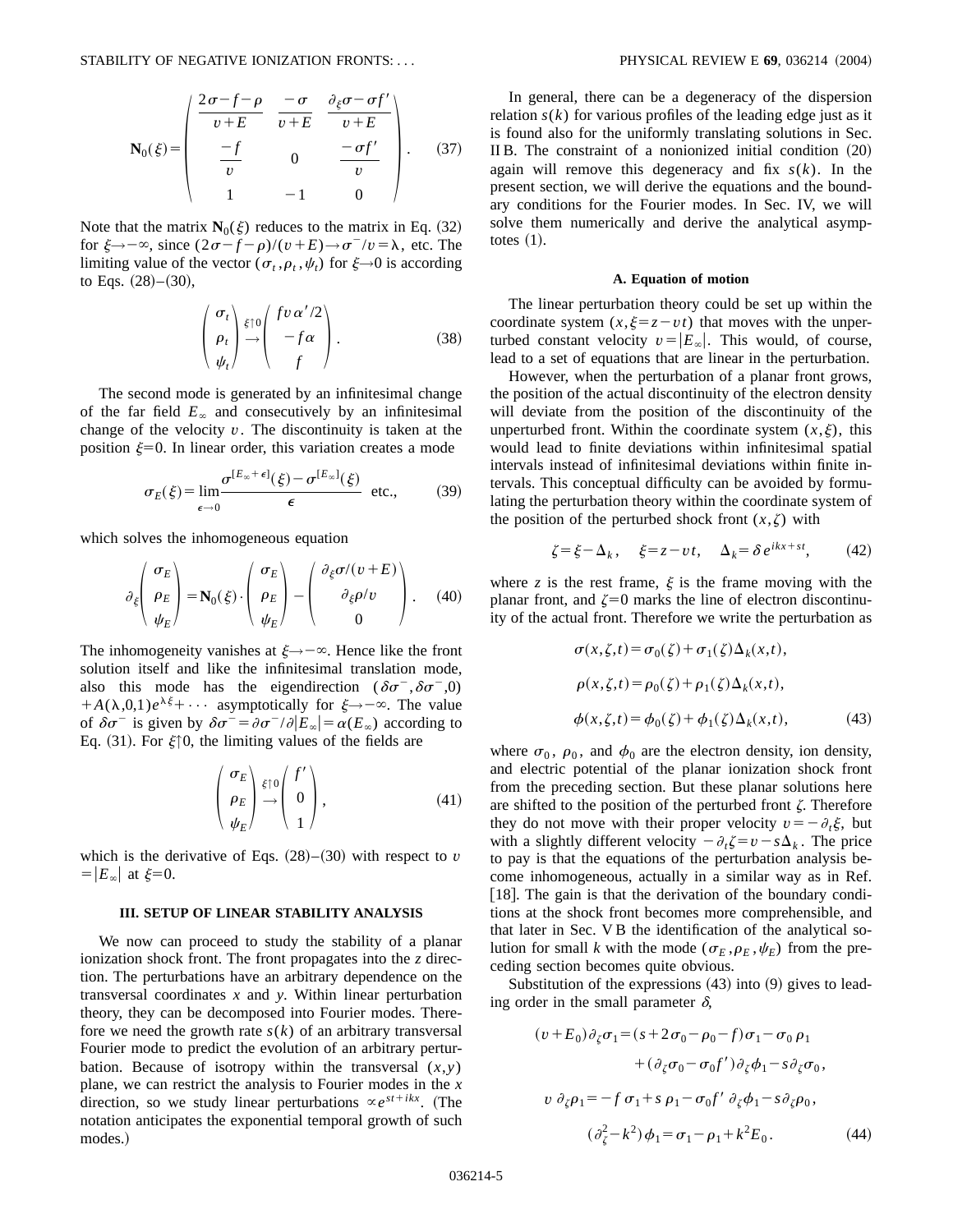Here  $f = f(E_0)$ ,  $f' = \partial_{|E|} f(|E|)|_{E_0}$ , and  $E_0 = -\partial_{\zeta} \phi_0(\zeta)$  is the electric field of the uniformly translating front. As explained above, these equations are not completely linear in  $(\sigma_1, \rho_1, \phi_1)$ , but contain the inhomogeneities  $s \partial_{\zeta} \sigma_0$ ,  $s \partial_{\zeta} \rho_0$ , and  $k^2E_0$ .

To elucidate the structure of Eq.  $(44)$ , we drop all indices 0 and introduce the matrix notation

$$
\partial_{\zeta} \begin{pmatrix} \sigma_{1} \\ \rho_{1} \\ \psi_{1} \\ \phi_{1} \end{pmatrix} = \mathbf{M}_{s,k} \cdot \begin{pmatrix} \sigma_{1} \\ \rho_{1} \\ \psi_{1} \\ \phi_{1} \end{pmatrix} - \begin{pmatrix} s \partial_{\zeta} \sigma / (v + E) \\ s \partial_{\zeta} \rho / v \\ - E k^{2} \\ 0 \end{pmatrix}, \quad (45)
$$

$$
\mathbf{M}_{s,k}(\zeta) = \begin{pmatrix} \frac{s + 2\sigma - f - \rho}{v + E} & \frac{-\sigma}{v + E} & \frac{\partial_{\zeta} \sigma - \sigma f'}{v + E} & 0 \\ -\frac{-f}{v} & \frac{s}{v} & \frac{-\sigma f'}{v} \\ 1 & -1 & 0 & k^{2} \\ 0 & 0 & 1 & 0 \end{pmatrix} . \quad (46)
$$

Here we introduced the auxiliary field

$$
\psi_1 = \partial_{\zeta} \phi_1, \tag{47}
$$

which corresponds to the perturbation  $E_1$  of the electric field, but with reversed sign.

#### **B. Boundary conditions at the discontinuity**

Having obtained the perturbation equations, we are now in the position to derive the boundary conditions. First we consider the boundary conditions at  $\zeta=0$  where we make explicit use of the initial condition  $(20)$ . The boundary conditions arise from the boundedness of the electron density to the left of the shock front at  $\zeta$ <sup> $\uparrow$ 0, and from the continuity of</sup> all other fields across the position  $\zeta=0$  of the shock front.

As discussed in Sec. II D, for the uniformly propagating shock front, the quantity  $(v+E)\partial_{\zeta}\sigma$  vanishes as  $\zeta\uparrow0$ , since  $(v+E)$  vanishes and  $\partial_{\zeta}\sigma$  is bounded. Since this should hold both for the full solution as well as for the unperturbed solution, it also holds for the perturbation

$$
\lim_{\zeta \uparrow 0} \left[ \nu + E(\zeta) \right] \partial_{\zeta} \sigma_1 = 0. \tag{48}
$$

Furthermore

$$
[v + E(\zeta)]\partial_{\zeta}\sigma_1 \equiv 0 \quad \text{for } \zeta \ge 0. \tag{49}
$$

This identity is trivial for  $\zeta > 0$ , but nontrivial for  $\zeta = 0$ . When the explicit expressions  $(28)–(30)$  are inserted into Eq.  $(44)$ , we find

$$
(v+E)\partial_{\zeta}\sigma_1 = [s+f(v)]\sigma_1 - f(v)\rho_1 - f(v)f'(v)\psi_1
$$
  
+ 
$$
(\psi_1 - s)\partial_{\zeta}\sigma + O(\zeta).
$$
 (50)

First of all,  $\partial_{\zeta}\sigma$  is singular at  $\zeta=0$ , since  $\partial_{\zeta}\sigma \propto \partial_{\zeta}\theta(-\zeta)$  $= -\delta(\zeta)$ . Therefore Eq. (49) requires that the coefficient of  $\partial_{\zeta}\sigma$  must vanish

$$
\psi_1(0) = s,\tag{51}
$$

which gives the first boundary condition. Second, applying now Eq.  $(48)$  yields the second boundary condition

$$
[s+f(v)]\sigma_1(0)-f(v)\rho_1(0)-f(v)f'(v)\psi_1(0)=0.
$$
\n(52)

Due to the discontinuity, actually two boundary conditions  $(51)$  and  $(52)$  result from Eqs.  $(48)$  and  $(49)$ .

In a second step the continuity of the other fields across  $\zeta=0$  is evaluated. The continuity of  $\rho$  we get from Eq. (11) and the fact that  $\sigma$  and **E** are bounded for all  $\xi$ . It immediately yields the third boundary condition

$$
\rho_1(0) = 0,\tag{53}
$$

just like for the unperturbed equation. Finally, for the boundary conditions on field and potential, it is helpful that there is an exact solution for the nonionized region at  $\zeta > 0$  for a boundary with the harmonic form  $(42)$ . Since ahead of the front there are no particles  $\sigma=0=\rho$ , there are also no space charges, and for the potential, one has to solve  $\nabla^2 \phi = 0$  with the limit  $\mathbf{E}=-\nabla\phi\rightarrow E_{\infty}\hat{\zeta}=-v\hat{\zeta}$  as  $\zeta\rightarrow\infty$ . The general solution for  $\zeta > 0$  is

$$
\phi = v \xi + \delta c e^{-k\xi} e^{ikx + st}
$$
  
=  $v \zeta + \delta(v + c e^{-k\zeta}) e^{ikx + st} + O(\delta^2),$  (54)

with the yet undetermined integration constant *c*. Here we chose the gauge  $\phi_0(\xi=0)=0$  for the unperturbed electric potential.

Now  $\phi$  always is continuous, and  $\mathbf{E}=-\nabla \phi$  is continuous, because the charge density  $|\rho-\sigma| < \infty$  in Eq. (4) everywhere. The continuity of  $\phi$  at  $\zeta=0$  implies

$$
\phi_1(0) = v + c,\tag{55}
$$

the continuity of  $\partial_x \phi$  yields the same condition, and the continuity of  $\partial_{\zeta} \phi$  implies

$$
\psi_1(0) = -ck.\tag{56}
$$

The five boundary conditions  $(51)–(53)$  and  $(55)–(56)$  determine the value of the integration constant

$$
c = -\frac{s}{k} \tag{57}
$$

in Eq. (54) and the values of the four fields at  $\zeta=0$ ,

$$
\begin{pmatrix}\n\sigma_1 \\
\rho_1 \\
\psi_1 \\
\phi_1\n\end{pmatrix} \stackrel{\zeta \uparrow 0}{\rightarrow} \begin{pmatrix}\nf'(v)sf(v)/(s+f(v)) \\
0 \\
s \\
(vk-s)/k\n\end{pmatrix} .
$$
\n(58)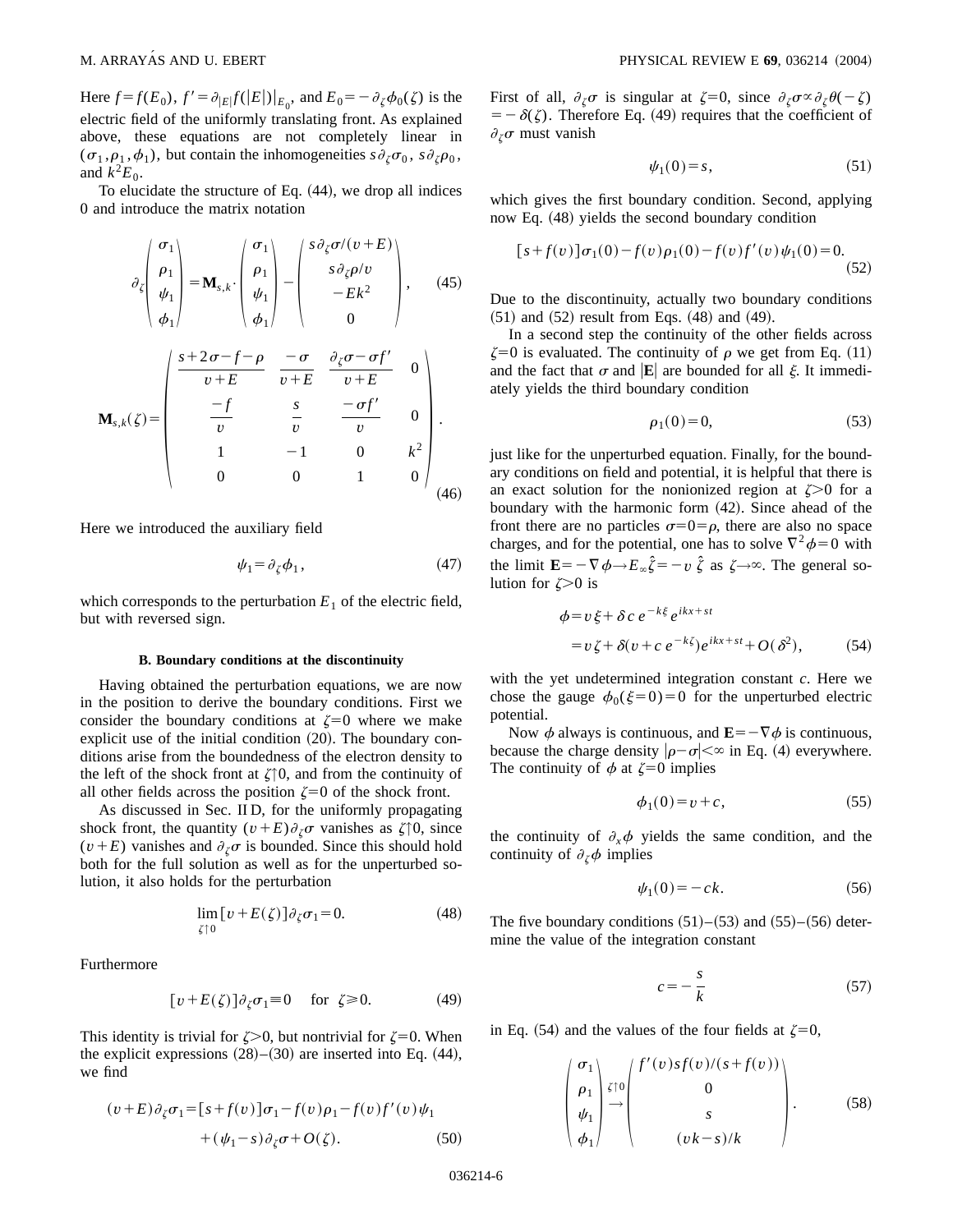Hence the explicit solution in the nonionized region  $\zeta > 0$  is

$$
\sigma(x,\zeta>0,\,t)=0=\rho(x,\zeta>0,\,t),
$$

$$
\phi(x,\zeta>0,\,t)=v\,\zeta+\delta\frac{vk-s\,e^{-k\zeta}}{k}e^{ikx+st}+O(\delta^2).
$$
\n(59)

#### **C.** Solution strategy and limits for  $\zeta \rightarrow -\infty$

We aim to calculate the dispersion relation  $s = s(k)$  for fixed *k*. For any *s* and *k*, the solution at  $\zeta > 0$  is given explicitly by Eq.  $(59)$ . This solution determines the value of the fields  $(58)$  at  $\zeta=0$  as a unique function of *s* and *k*. The expression  $(58)$  is the initial condition for the integration of Eq. (45) towards  $\zeta \rightarrow -\infty$ . The requirement that the solution approaches a physical limit at  $\zeta \rightarrow -\infty$  has to determine *s* as a function of *k*. According to a counting argument, this is indeed the case, as will be explained now.

First, the limiting values of the fields at  $\zeta = -\infty$  are comparatively easy: the total charge vanishes, hence  $\sigma_1$  and  $\rho_1$ approach the same limiting value  $\sigma_1 \rightarrow \sigma_1^-$  and  $\rho_1 \rightarrow \sigma_1^-$ , and the electric field vanishes, hence  $\psi_1\rightarrow 0$  and  $\phi_1\rightarrow 0$ . Here the limiting values at  $\zeta \rightarrow -\infty$  again were denoted by the upper index  $\overline{\phantom{a}}$  as in Eq. (34).

Second, the eigendirections are determined by linearizing the equations of motion  $(45)$  about this asymptotics. In a calculation similar to the one from Sec. II F, one derives for  $\zeta \rightarrow -\infty$ ,

$$
\begin{pmatrix}\n\sigma_1 \\
\rho_1 \\
\psi_1 \\
\phi_1\n\end{pmatrix} \stackrel{\zeta \to -\infty}{\approx} \begin{pmatrix}\n\sigma_1^- \\
\sigma_1^- \\
0\\0\n\end{pmatrix} + a_1 e^{\lambda_1 \zeta} \begin{pmatrix}\n\lambda_1^2 - k^2 \\
0\\ \lambda_1\\1\n\end{pmatrix} + a_2 e^{\lambda_2 \zeta} \begin{pmatrix}\n1 \\
1\\0\\0\n\end{pmatrix} + a_3 e^{\kappa \zeta} \begin{pmatrix}\n0 \\
0\\k\\1\n\end{pmatrix} + a_4 e^{-k \zeta} \begin{pmatrix}\n0 \\
0\\-k\\1\n\end{pmatrix},
$$
\n(60)

with the free parameters  $a_1, a_2, a_3, a_4$ , and  $\sigma_1^-$  and the eigenvalues

$$
\lambda_1 = \frac{\sigma^- + s}{v} = \lambda + \lambda_2, \quad \lambda_2 = \frac{s}{v} \tag{61}
$$

and  $\lambda$  from Eq. (33).

For positive *s* and *k*, all eigenvalues  $\lambda_1$ ,  $\lambda_2$ , and *k* are positive except for the fourth one  $-k$ . Hence the first three eigendirections approach the appropriate limit for  $\zeta \rightarrow -\infty$ , while the fourth one does not. Therefore a solution can only be constructed for

$$
a_4 = 0.\t\t(62)
$$

This condition determines the dispersion relation  $s = s(k)$ when a solution of Eqs.  $(45)$  and  $(58)$  is integrated towards  $\zeta \rightarrow -\infty$ .



FIG. 2. Dispersion curve for  $E_\infty = -1$ , hence  $v = 1$ . The big figure shows the numerical data with error bars and the two analytical asymptotes for small and large  $k$  (lines). The inset shows the same data (squares) in double-logarithmic scale with the same two analytical asymptotes.

## **IV. CALCULATION OF THE DISPERSION RELATION**

Having set the stage, the dispersion relation is now first evaluated numerically for  $E_\infty = -1$ . Besides an expected result for small *k*, this investigation has delivered a previously unexpected result for large *k*. Based on these numerical results for fixed  $E_\infty$ , we were able to derive analytical asymptotes for small or large *k* and for arbitrary  $E_{\infty}$  < 0. We also understood the physical mechanism driving this asymptotic behavior. The section contains the derivation of our numerical results and of our analytical asymptotes and their physical interpretation.

### **A. Numerical results for arbitrary** *k* and  $E_* = -1$

The problem is to integrate the equations for the transversal perturbation  $(45)$  for fixed *k* and guessed *s* from the initial condition (58) at  $\zeta=0$  towards decreasing  $\zeta$ . In general, the boundary condition  $(60)$  with Eq.  $(62)$  will not be met, so *s* has to be iterated until  $a_4 \approx 0$ . When the condition is met, the solution does not diverge for large negative  $\zeta$ , otherwise it does. When passing through the appropriate  $s = s(k)$ , the sign of the divergence changes. This is how the data points in Fig. 2 with their error bars were derived.

For the numerical integration, the ODEPACK collection of subroutines for solving initial value problems was used  $[22]$ to solve the seven ordinary differential equations for the unperturbed problem  $(10)–(12)$  and the perturbation  $(45)–(46)$ simultaneously. The unperturbed solution has to be calculated since it enters the matrix  $(46)$ .

However, the numerics cannot directly be applied to the problem in the form  $(45)–(46)$  because the matrix contains apparently diverging terms proportional to  $1/[v + E(\zeta)]$  for  $\zeta \rightarrow 0$ . Therefore the behavior of the solution for  $\zeta \rightarrow 0$  has to be evaluated in a similar way as in Sec. II E. With the ansatz

$$
\sigma_1(\zeta) = \sigma_1(0^-) + C_1\zeta + O(\zeta^2),
$$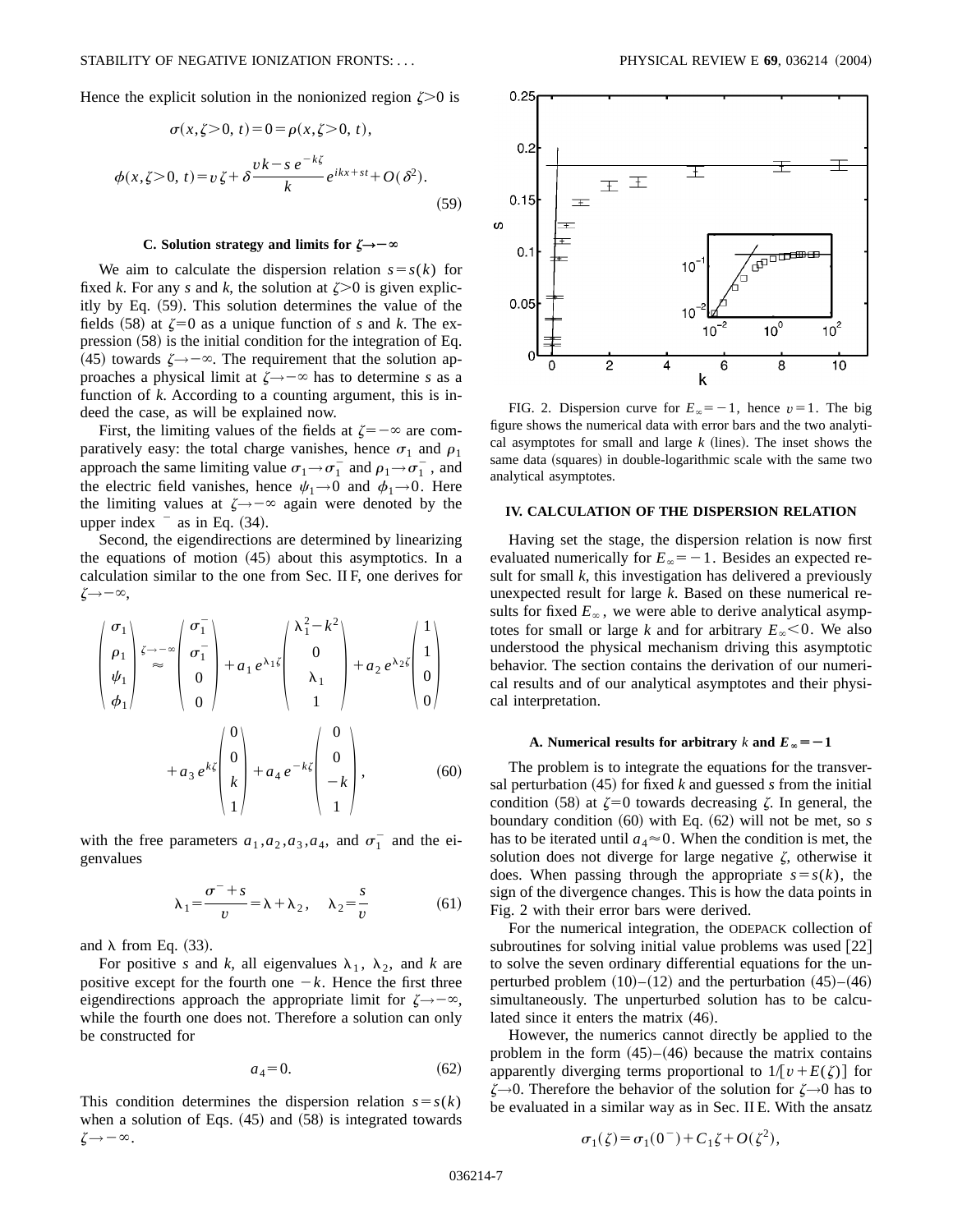$C<sub>1</sub>$ 

$$
\rho_1(\zeta) = \rho_1(0^-) + C_2\zeta + O(\zeta^2),
$$
  
\n
$$
\psi_1(\zeta) = \psi_1(0^-) + C_3\zeta + O(\zeta^2),
$$
  
\n
$$
\phi_1(\zeta) = \phi_1(0^-) + C_4\zeta + O(\zeta^2),
$$
\n(63)

where  $\sigma_1(0^-)$ , etc. are given by Eq. (58), the parameters  $C_i$ become

$$
C_2 = -s\alpha \left(\frac{ff'}{s+f} + f + f'\right),
$$
  
\n
$$
C_3 = s \left(-k + \frac{ff'}{s+f}\right), \quad C_4 = s,
$$
  
\n
$$
= \frac{C_2 + (\alpha + v\alpha'/2)C_3 + s(v\alpha f'' + v\alpha' f'/2)}{2 + s/f}.
$$
 (64)

In the numerical procedure, the explicit solutions  $(28)–(30)$ and (63)–(64) are used until  $\zeta = 10^{-5}$ , then the differential equations are evaluated.

The numerical results for the dispersion relation in a field  $E_{\infty}$ = -1, i.e., for a shock front with velocity v=1 are shown in Fig. 2. It can be seen that the dispersion curve for small *k* grows linearly, but then turns over and finally for large *k* saturates at a constant value.

### **B. Asymptotics** for small *k* and arbitrary  $E_* < 0$

We first derive the asymptotic behavior for small *k* for an arbitrary far field  $E_{\infty}$  < 0.

When the equations of motion  $(45)$  and  $(46)$  are evaluated up to first order in  $k$ ,  $\phi_1$  decouples, and we get

$$
\partial_{\zeta} \begin{pmatrix} \sigma_1 \\ \rho_1 \\ \psi_1 \end{pmatrix} = \mathbf{N}_s \cdot \begin{pmatrix} \sigma_1 \\ \rho_1 \\ \psi_1 \end{pmatrix} - \begin{pmatrix} s \partial_{\zeta} \sigma / (v + E) \\ s \partial_{\zeta} \rho / v \\ 0 \end{pmatrix} + O(k^2), \tag{65}
$$

where

$$
\mathbf{N}_s(\zeta) = \begin{pmatrix} \frac{s+2\sigma-f-\rho}{v+E} & \frac{-\sigma}{v+E} & \frac{\partial_{\zeta}\sigma-\sigma f'}{v+E} \\ \frac{-f}{v} & \frac{s}{v} & \frac{-\sigma f'}{v} \\ 1 & -1 & 0 \end{pmatrix} + O(k^2)
$$
(66)

is the truncated matrix  $\mathbf{M}_{s,k}(\zeta)$  (46). The matrix  $\mathbf{N}_s$  for *s*  $=0$  reduces to the matrix  $\mathbf{N}_0$  from Eq. (37); this fact will be instrumental below. The fourth decoupled equation reads

$$
\partial_{\zeta}\phi_1 = \psi_1. \tag{67}
$$

The boundary condition  $(58)$  reduces to

$$
\begin{pmatrix} \sigma_1 \\ \rho_1 \\ \psi_1 \end{pmatrix} \stackrel{\zeta \uparrow 0}{\rightarrow} \begin{pmatrix} f' \ s f/(s+f) \\ 0 \\ s \end{pmatrix} + O(k^2) \tag{68}
$$

and

$$
\phi_1(0) = \frac{vk - s}{k}.\tag{69}
$$

Now compare the mode  $(\sigma_E, \rho_E, \psi_E)$  of infinitesimal change of far field  $E_\infty$  from Eqs. (39)–(41) to the present perturbation mode in the limit of small *k*. After identifying

$$
(\sigma_1, \rho_1, \psi_1) = (s \sigma_E, s \rho_E, s \psi_E), \tag{70}
$$

the equations and boundary conditions for the modes are identical in leading order of the small parameter *s*. Therefore the two modes have to become identical in the limit *s*  $\ll f(v) \ll v$ . Integration over  $\psi_E$  yields for the electric potential  $\phi_E(0) - \phi_E(-\infty) = \int_{-\infty}^0 dx \psi_E(x)$ . This expression has to be of order unity since all other quantities are of order unity. But this implies that  $\phi_1(0)$  due to Eq. (70) has to be of the order of *s*. Now compare the result for  $\phi_1(0)$  in Eq. (69) which appears to depend in a singular way like 1/*k* on the small parameter  $k$ . But for small  $k$  and  $s$  the expression ( $vk$ )  $(-s)/k$  indeed can be of the order of *s*, namely if

$$
s = vk + O(k^3) \quad \text{for} \quad k \ll \alpha(v). \tag{71}
$$

This fixes the dispersion relation  $s = s(k)$  in the limit of small  $k$ . The asymptote  $(71)$  is included as a solid line in Fig. 2.

### **C. Physical interpretation of the small** *k* **asymptote**

This result has an immediate physical interpretation: for small *k*, the wavelength of the transversal perturbation  $2\pi/k$ is the largest length scale of the problem. It is much larger than the thickness of the screening charge layer that is shown in Fig. 1. Therefore on the scale 1/*k*, the charged front layer is very thin and has the character of a surface charge rather than of a volume charge. This surface is equipotential according to Eq.  $(59)$  in linear approximation in the perturbation  $\delta$ , since

$$
\phi(x,\zeta=0,t) = \delta \frac{vk - s}{k} e^{ikx + st} + O(\delta^2) = O(\delta k) + O(\delta^2),\tag{72}
$$

if we insert the dispersion relation  $s = v k$  from Eq. (71). The corresponding electric field ahead of the interface is

$$
\mathbf{E}(x,\zeta=0^+,t) = -(v + \delta v k \, e^{ikx+st})\hat{\zeta} + O(\delta^2) \tag{73}
$$

in the same approximation. The small *k* limit of the ionization front therefore is equivalent to an equipotential interface at position  $\zeta=0$ , i.e., at a position

$$
z(x,t) = vt + \delta e^{ikx + st}
$$
 (74)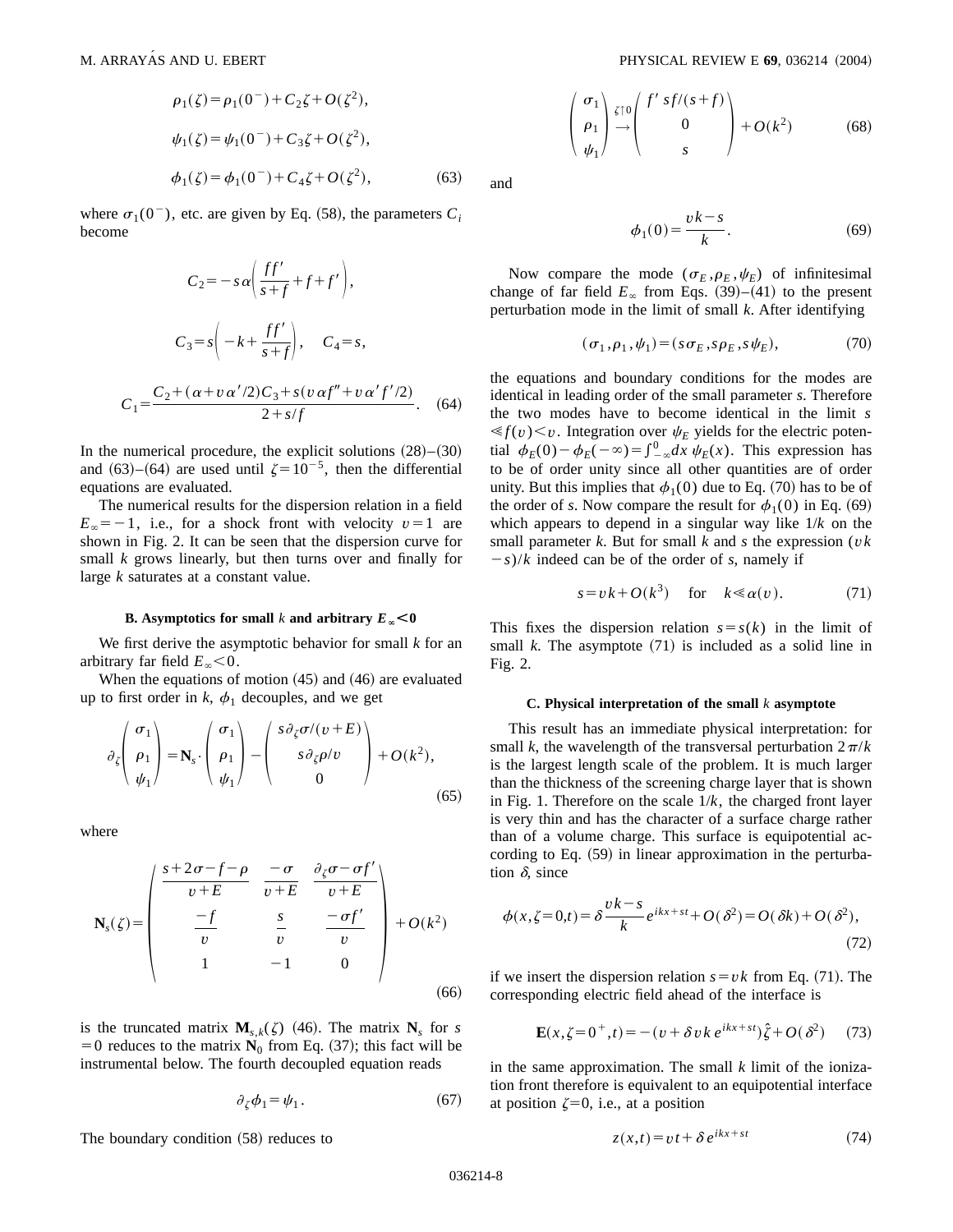in the rest frame  $z$  (42). Its velocity in the  $z$  direction is therefore

$$
v(x,t) = \partial_t z(x,t) = v + \delta v k \, e^{ikx + st},\tag{75}
$$

where  $s = v k$  was inserted. Comparison of Eqs. (73) and (75) shows that the interface moves precisely with the electron drift velocity  $v=-E$  within the local field *E*.

We conclude that a linear perturbation of the ionization front whose wavelength is much larger than all other lengths, has the same evolution as an equipotential interface  $(\phi$  $=$ const.) whose velocity is the local electron drift velocity  $v = \nabla \phi$ . It exhibits the familiar Laplacian interfacial instability  $s \propto k$ .

## **D. Asymptotics** for large *k* and arbitrary  $E_{\infty} < 0$

For large wave vector  $k$ , the numerical results for the dispersion relation  $s(k)$  in a field  $E_{\infty} = -1$  approach a positive saturation value. We will now argue that the saturation value is given by  $s(k) = f(E_\infty)/2$ . This asymptotic value, which for  $|E_{\infty}| = 1$  equals  $e^{-1/2} = 0.184$ , is included as a solid asymptotic line in Fig. 2.

When the electron and ion densities remain bounded, the equations with the most rapid variation in Eqs.  $(45)–(46)$  for  $k \geq 1$  are given by

$$
\partial_{\zeta}\psi_1 = k^2 \phi_1 + k^2 E(\zeta) + O(k^0),
$$
  

$$
\partial_{\zeta}\phi_1 = \psi_1.
$$
 (76)

On the short length scale  $2\pi/k$ , the unperturbed electric field for  $\zeta$ <0 can be approximated as in Eq. (30) by

$$
E(\zeta) = -v - f(v)\zeta + O(\zeta^2),\tag{77}
$$

so the equation for  $\phi_1$  becomes

$$
\partial_{\zeta}^2 \phi_1 = k^2 [\phi_1 - v - f(v)\zeta]. \tag{78}
$$

The boundary condition (58) fixes  $\phi_1(0) = (vk - s)/k$  and  $\psi_1(0) = \partial_{\zeta} \phi_1 = s$ . The unique solution of Eq. (78) with these initial conditions is

$$
\phi_1(\zeta) = v + f(v)\zeta - \frac{f(v)}{2k}e^{k\zeta} + \frac{f(v) - 2s}{2k}e^{-k\zeta} \tag{79}
$$

for  $\zeta$ <0. Now the mode  $e^{-k\zeta}$  would increase rapidly towards decreasing  $\zeta$ , create diverging electric fields in the ionized region and could not be balanced by any other terms in the equations. Therefore it has to be absent. The demand that its coefficient  $[f(v)-2s]/2k$  vanishes, fixes the dispersion relation

$$
s(k) = \frac{f(v)}{2} + O\left(\frac{1}{k}\right) \quad \text{for} \quad k \gg \alpha(v), \tag{80}
$$

which convincingly fits the numerical results for large *k* in Fig. 2.

### **E. Physical interpretation of the large** *k* **asymptote**

Also for this result a physical interpretation can be given. First note that the *z* component of the electric field on the discontinuity is

$$
E_z(x,\zeta = 0,t) = -[v + \delta s \, e^{ikx + st} + O(\delta^2)] \tag{81}
$$

with  $s = f(v)/2$ . This is easily determined from either Eq.  $(59)$  or Eq.  $(43)$ . Reasoning as in Eqs.  $(73)$ – $(75)$ , we again find that the shock line of the electron density moves with the local electron drift velocity—as it should.

Second, one needs to understand why the electric field on the shock line takes the particular form (81). In the frame  $\xi$  $= z - vt$  of the unperturbed front (42), the electric field at the discontinuity is

$$
E_z(x,\xi=\Delta,t) = -\left(v + \frac{f(v)}{2}\Delta + O(\Delta^2)\right),\tag{82}
$$

where its position deviates with  $\Delta(x,t) = \delta e^{ikx + st}$  from the planar front.

In linear perturbation theory, the amplitude  $\delta$  of the perturbation has to be much smaller than its wave length  $2\pi/k$ . Since this wave length  $2\pi/k$  now is much smaller than the width of the front, the linear perturbation  $\Delta$  explores only a small region around the position of the shock front. In this region, the electric field of the unperturbed front is according to Eq.  $(30)$  approximated by

$$
E_{z0}(\xi) = \begin{cases} -\left[v + f(v)\xi + O(\xi^2)\right] & \text{for } \xi < 0. \\ -v & \text{for } \xi > 0 \end{cases}
$$
 (83)

Therefore the electric field  $(82)$  is just the average over the behavior Eq. (83) for  $\xi>0$  and  $\xi<0$ . This spatial averaging is enforced by the harmonic analysis of linear perturbation theory that will suppress different growth rates of positive or negative half-waves of the perturbation.

#### **F. A conjecture for the large** *k* **asymptote**

We therefore conjecture: if the electric field of an unperturbed front is

$$
E_0(\xi) = \begin{cases} -(v + a\xi + O(\xi^2)) & \text{for } \xi < 0, \\ -(v + b\xi + O(\xi^2)) & \text{for } \xi > 0 \end{cases}
$$
 (84)

near the position of the discontinuity  $\xi=0$ , then a linear perturbation of this discontinuity with large *k* will grow with rate

$$
s = \frac{a+b}{2}.\tag{85}
$$

If true, this behavior would have a stabilizing effect on large *k* perturbations with growing curvature of the fronts, since the electric field decays in the nonionized region ahead of a curved front, therefore  $b < 0$ .